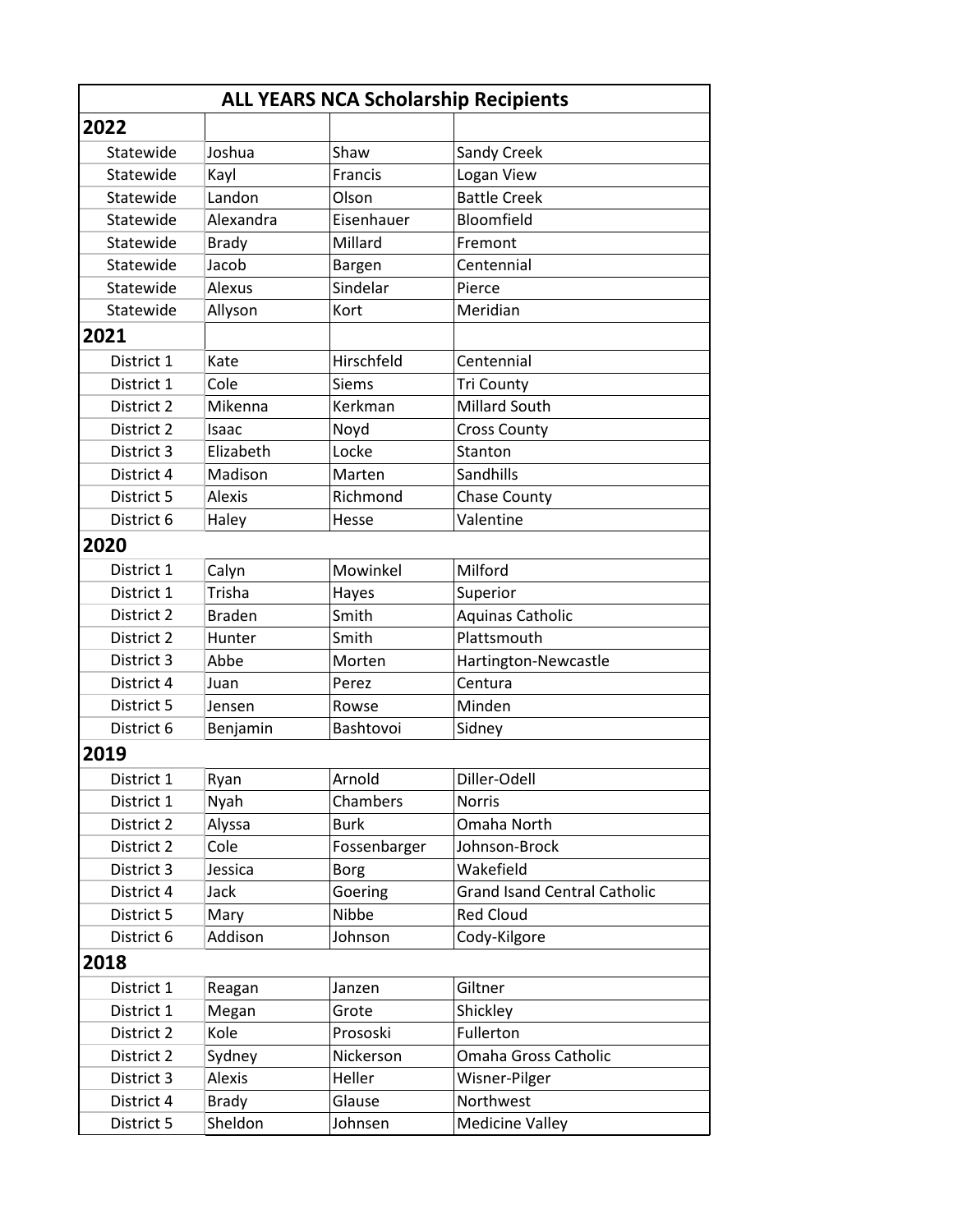| District 6 | Braydon       | Cortney        | Sidney                   |  |
|------------|---------------|----------------|--------------------------|--|
| 2017       |               |                |                          |  |
| District 1 | Emily         | Clarke         | Waverly                  |  |
| District 1 | Colby         | Ensz           | <b>Tri County</b>        |  |
| District 2 | Megan         | Algya          | Omaha Westside           |  |
| District 2 | Jared         | Remar          | Ralston                  |  |
| District 3 | <b>Braden</b> | Peters         | Pender                   |  |
| District 4 | Leah          | Treffer        | Lexington                |  |
| District 5 | Jackson       | VanLaningham   | Wilcox-Hildreth          |  |
| District 6 | Jerrod        | Fredorchik     | Bridgeport               |  |
| 2016       |               |                |                          |  |
| District 1 | Ashton        | O'Brien        | <b>Fillmore Central</b>  |  |
| District 1 | Riley         | Tegtmeier      | <b>Bruning-Davenport</b> |  |
| District 2 | McKenna       | Paintin        | Omaha Central            |  |
| District 2 | Riley         | Grosse-Rhode   | Fort Calhoun             |  |
| District 3 | Jaci          | <b>Brahmer</b> | Pierce                   |  |
| District 4 | John Mark     | Shields        | Lexington                |  |
| District 5 | Alexandra     | Albers         | Holdrege                 |  |
| District 6 | Jayden        | Garrett        | Chadron                  |  |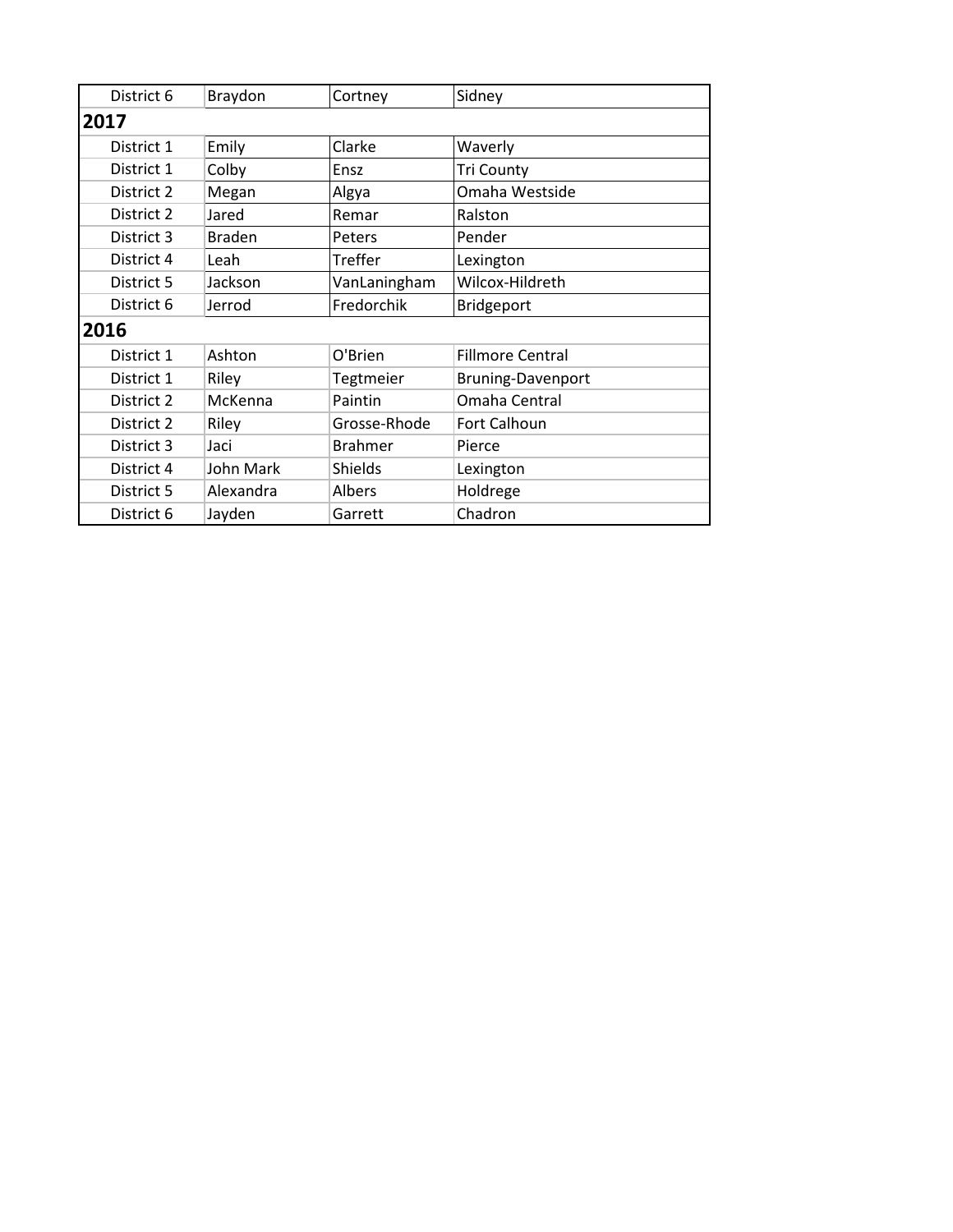| 2015       |                 |                |                                |  |
|------------|-----------------|----------------|--------------------------------|--|
| District 1 | <b>Alexis</b>   | Altmaier       | Lincoln East                   |  |
| District 1 | <b>Blair</b>    | Hofstetter     | Meridian                       |  |
| District 2 | Katherine       | O'Neil         | Lourdes Central Catholic       |  |
| District 2 | Sawyer          | Kean           | <b>Falls City Sacred Heart</b> |  |
| District 3 | Colton          | Knust          | Wisner-Pilger                  |  |
| District 4 | Samuel          | Roth           | Hastings                       |  |
| District 5 | Alison          | Rowse          | Minden                         |  |
| District 6 | Kali            | Rimington      | Gering                         |  |
| 2014       |                 |                |                                |  |
| District 1 | Jenscena        | Hansen         | Deshler                        |  |
| District 1 | Scott           | <b>Borcher</b> | Pawnee City                    |  |
| District 2 | Madalyn         | <b>Buller</b>  | Omaha Central                  |  |
| District 2 | Anthony         | Cloyd          | <b>Millard South</b>           |  |
| District 3 | Jalen           | Barry          | Wayne                          |  |
| District 4 | Leigh           | Uhing          | <b>Grand Island</b>            |  |
| District 5 | Allison         | Mason          | <b>Bertrand</b>                |  |
| District 6 | Taylor          | Peters         | Scottsbluff                    |  |
| 2013       |                 |                |                                |  |
| District 1 | Brooklyn        | Swantek        | <b>McCool Junction</b>         |  |
| District 1 | Mikaela         | Shaw           | Sandy Creek                    |  |
| District 2 | Madison         | <b>Burger</b>  | Columbus                       |  |
| District 2 | Sydney          | Miller         | Arlington                      |  |
| District 3 | <b>Brittany</b> | Albin          | Norfolk                        |  |
| District 4 | Adam            | Pasquinelly    | North Platte St. Patrick's     |  |
| District 5 | Veronica        | Bair           | <b>McCook</b>                  |  |
| District 6 | Megan           | Upp            | Gering                         |  |
| 2012       |                 |                |                                |  |
| District 1 | Allison         | Zastrow        | <b>Lincoln Pius</b>            |  |
| District 1 | Derek           | Nordgren       | Lincoln Southwest              |  |
| District 2 | Cassandra       | Aerts          | East Butler                    |  |
| District 2 | Payton          | Samuelson      | Gretna                         |  |
| District 3 | Kelsey          | Appleby        | O'Neill                        |  |
| District 4 | <b>Brianna</b>  | Wardyn         | Grand Island CC                |  |
| District 5 | Kacia           | Smith          | <b>Chase County</b>            |  |
| District 6 | Frantzlee       | LaCrete        | <b>Garden County</b>           |  |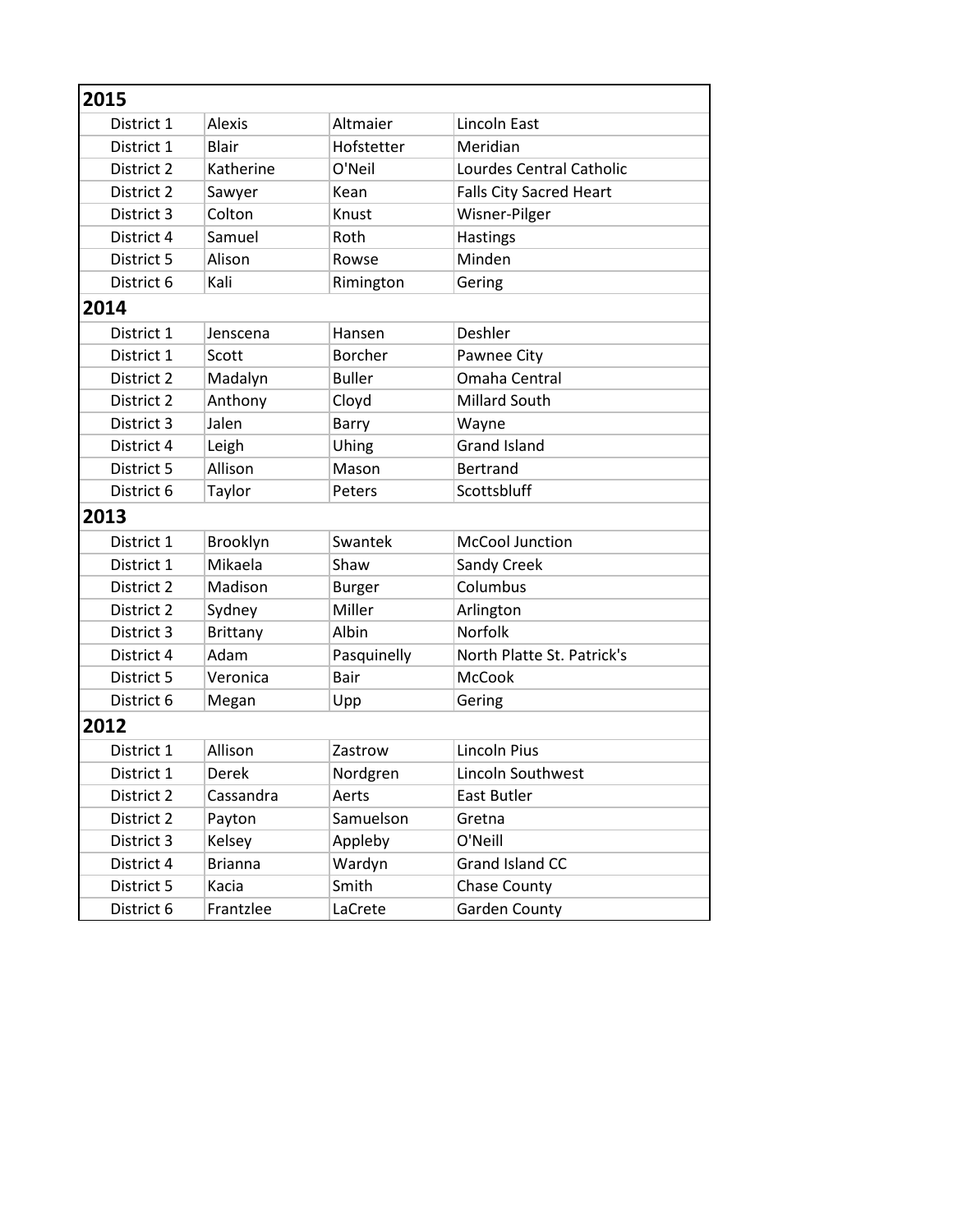| 2011       |                             |                |                          |
|------------|-----------------------------|----------------|--------------------------|
| District 1 | Keriann                     | Shaw           | Sandy Creek              |
| District 1 | Montana                     | Hayes          | Superior                 |
| District 2 | Kayla                       | Alberts        | Johnson-Brock            |
| District 2 | Derek                       | Petrich        | Creighton Prep           |
| District 3 | Stephanie                   | Parks          | Norfolk                  |
| District 4 | Sarah                       | Magill         | Arnold                   |
| District 5 | Craig                       | <b>Driver</b>  | Minden                   |
| District 6 | Gillian                     | <b>Harkins</b> | Scottsbluff              |
| 2010       |                             |                |                          |
| District 1 | Sarah                       | Genrich        | <b>Tri County</b>        |
| District 1 | <b>Allison Jade</b>         | Shneider       | Malcolm                  |
| District 2 | Trent                       | Scheitel       | <b>Falls City</b>        |
| District 2 | Ryan                        | Rolfzen        | Papillion-La Vista South |
| District 3 | Dana                        | Fuelberth      | Hartington               |
| District 4 | <b>Brenna</b>               | Rasmussen      | <b>Grand Island</b>      |
| District 5 | Kristin                     | Kohmetscher    | <b>Blue Hill</b>         |
| District 6 | <b>Bret</b>                 | Bayne          | Sidney                   |
|            | 2009 No Scholarship Program |                |                          |
| 2008       |                             |                |                          |
| District 1 | Jeff                        | <b>Bohlken</b> | Lincoln Northeast        |
| District 1 | McKenzie                    | Wiese          | <b>Beatrice</b>          |
| District 2 | Benjamin                    | Wiese          | Ashland-Greenwood        |
| District 2 | Molly                       | Thomas         | <b>Falls City</b>        |
| District 3 | Jacey                       | Schwager       | Chambers                 |
| District 4 | Collin                      | Rees           | Kearney                  |
| District 5 | Jordan                      | German         | <b>Chase County</b>      |
| District 6 | Tessa                       | Sanford        | <b>Garden County</b>     |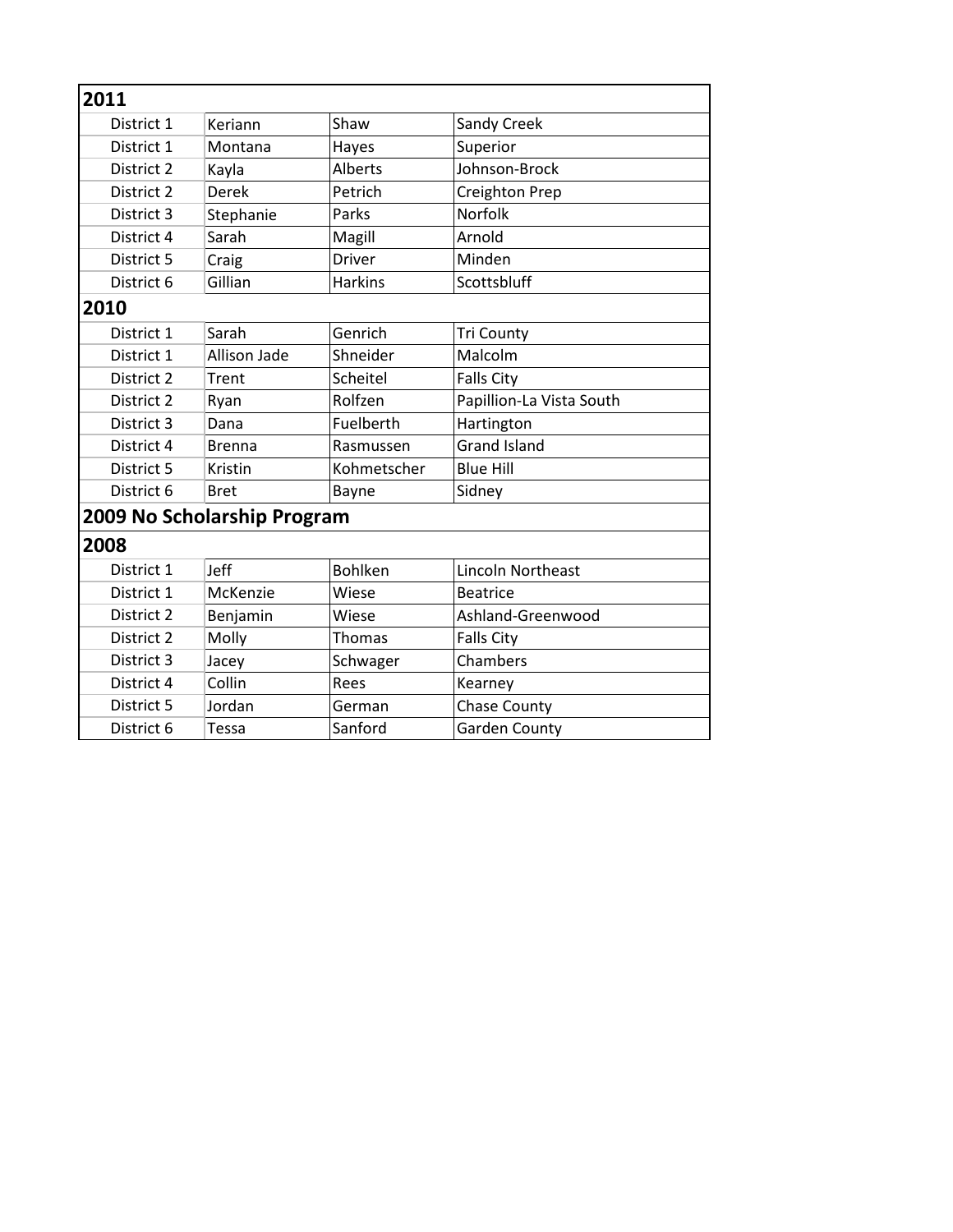| 2007       |              |           |                               |  |  |
|------------|--------------|-----------|-------------------------------|--|--|
| District 1 | Amanda       | Lee       | Lincoln Pius X                |  |  |
| District 1 | Shawn        | Hutsell   | Hampton                       |  |  |
| District 2 | Colby        | McMann    | Southeast NE Consolidated     |  |  |
| District 2 | Ashley       | Paseka    | Prague                        |  |  |
| District 3 | Rachel       | Heeney    | South Sioux City              |  |  |
| District 4 | <b>Brett</b> | Kuhn      | Loup City                     |  |  |
| District 5 | Celeste      | Pankonin  | <b>Chase County</b>           |  |  |
| District 6 | Nathan       | Sindt     | Scottsbluff                   |  |  |
| 2006       |              |           |                               |  |  |
| District 1 | Mary Lou     | Andrews   | Aurora                        |  |  |
| District 1 | Kelsey       | Koll      | Wilber-Clatonia               |  |  |
| District 2 | Jacob        | Mohr      | Bennington                    |  |  |
| District 2 | Julie        | Ritzdorf  | Elkhorn                       |  |  |
| District 3 | Kelly        | Starman   | Pope John                     |  |  |
| District 4 | Lyndi        | Rouzee    | <b>Grand Island Northwest</b> |  |  |
| District 5 | Adrianna     | Choquette | Minden                        |  |  |
| District 6 | Katharyne    | Miller    | Valentine                     |  |  |
| 2005       |              |           |                               |  |  |
| District 1 | Nicole       | Hutsell   | Hampton                       |  |  |
| District 1 | Amanda       | Schnell   | York                          |  |  |
| District 2 | Whitney      | Thomas    | <b>Falls City</b>             |  |  |
| District 2 | Cole         | Reha      | Schuyler                      |  |  |
| District 3 | Mary         | Harder    | O'Neill                       |  |  |
| District 4 | Shannon      | Killion   | Kearney                       |  |  |
| District 5 | Randy        | Wells     | Holdrege                      |  |  |
| District 6 | Joshua       | Alvarez   | Gering                        |  |  |
| 2004       |              |           |                               |  |  |
| District 1 | Erin         | Eitzmann  | Superior                      |  |  |
| District 1 | Kristi       | Springer  | Sandy Creek                   |  |  |
| District 2 | Jillian      | Heiden    | <b>Cross County</b>           |  |  |
| District 2 | Emilie       | Kluth     | Columbus                      |  |  |
| District 3 | Angela       | Jones     | Norfolk                       |  |  |
| District 4 | Kelcey       | Zutavern  | Sandhills                     |  |  |
| District 5 | Jeffrey      | Dannehl   | Bertrand                      |  |  |
| District 6 | Amber        | Davis     | Sidney                        |  |  |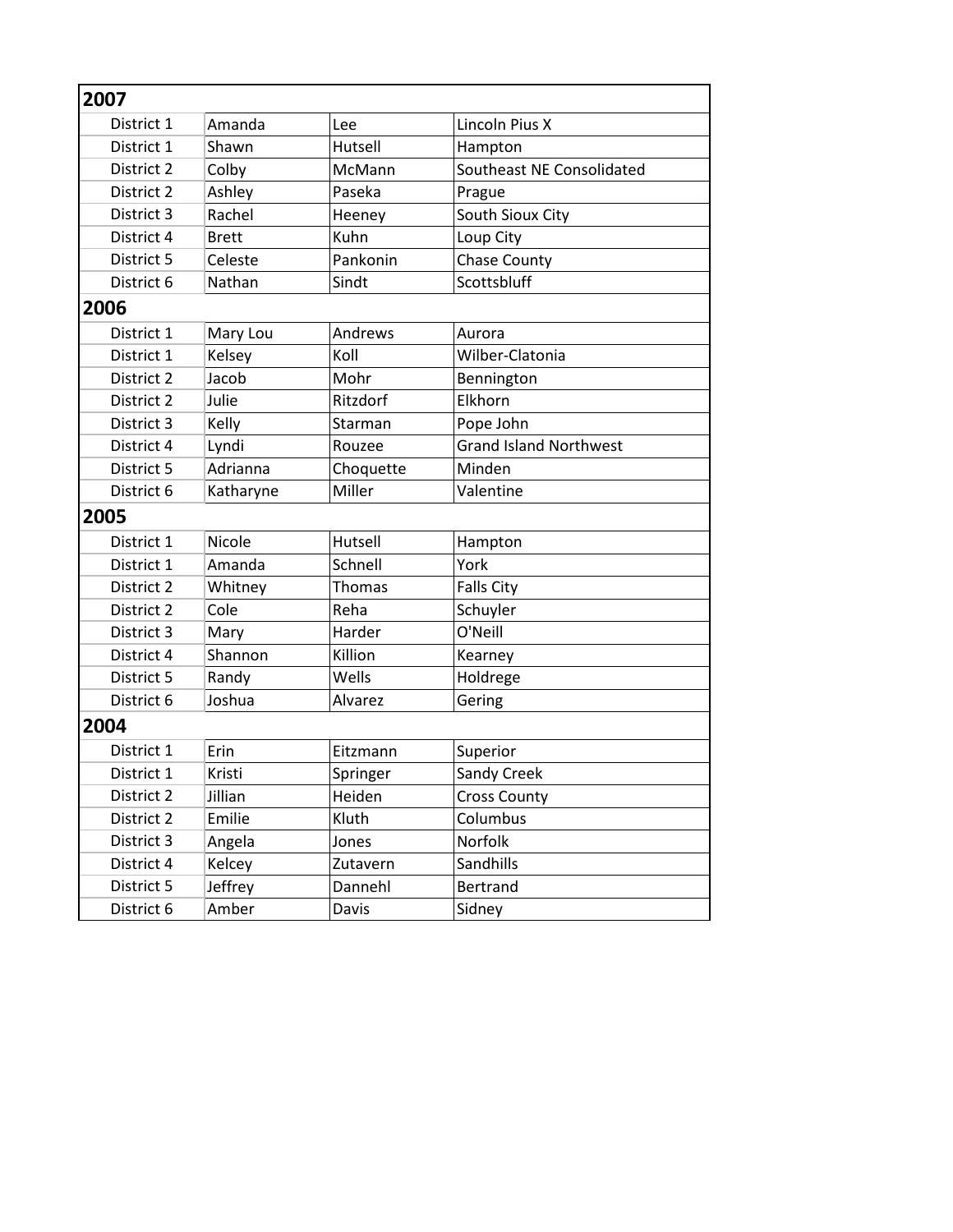| 2003       |               |                 |                                      |  |
|------------|---------------|-----------------|--------------------------------------|--|
| District 1 | Samuel        | <b>Beutler</b>  | Lincoln High                         |  |
| District 1 | Anne          | Wellensiek      | Nemaha Valley                        |  |
| District 2 | Laura         | Gieseking       | Nebraska City                        |  |
| District 2 | Mark          | Gdowski         | Fremont                              |  |
| District 3 | Luke          | Kleeb           | Spencer-Naper                        |  |
| District 4 | Andrea        | Schwarz         | Central City                         |  |
| District 5 | Jarod         | Cole            | <b>Hayes Center</b>                  |  |
| District 6 | Nickolas      | Van Newkirk     | <b>Garden County</b>                 |  |
| 2002       |               |                 |                                      |  |
| District 1 | Cory          | Ciccone         | York                                 |  |
| District 1 | Aaron         | Dye             | <b>Thayer Central</b>                |  |
| District 2 | Anthony       | Macdissi        | Fort Calhoun                         |  |
| District 2 | Tamika        | <b>Butler</b>   | <b>Bellevue West</b>                 |  |
| District 3 | Kristin       | Morse           | Pender                               |  |
| District 4 | Jamie         | Jorgensen       | Gothenburg                           |  |
| District 5 | Mark          | Werkmeister     | <b>Hayes Center</b>                  |  |
| District 6 | Lori Ann      | Littlejohn      | Chappell                             |  |
| 2001       |               |                 |                                      |  |
| District 1 | Abbey         | Koch            | York                                 |  |
| District 1 | Spencer       | Vorderstrasse   | Hebron                               |  |
| District 2 | Robin         | <b>Black</b>    | Omaha North                          |  |
| District 2 | Lacey         | Worth           | Ralston                              |  |
| District 3 | Stephanie     | Donnelly        | South Sioux City                     |  |
| District 4 | <b>Brooke</b> | O'Neill         | Kearney Catholic                     |  |
| District 5 | Matthew       | Wolfe           | Republican Valley                    |  |
| District 6 | Jade          | Enevoldsen      | Potter-Dix                           |  |
| 2000       |               |                 |                                      |  |
| District 1 | Valerie       | <b>Stehlik</b>  | Pawnee City                          |  |
| District 1 | Matthew       | Freitag         | Chester-Hubbell-Byron                |  |
| District 2 | Shanna        | Mellinger       | <b>Columbus Scotus</b>               |  |
| District 2 | Melinda       | Seefeld         | Columbus                             |  |
| District 3 | Kyle          | Wyatt           | Albion                               |  |
| District 4 | Lisa          | <b>Schreurs</b> | <b>Grand Island Central Catholic</b> |  |
| District 5 | Bronson       | Malcolm         | Eustis-Farnam                        |  |
| District 6 | Morgan        | Hartman         | Scottsbluff                          |  |